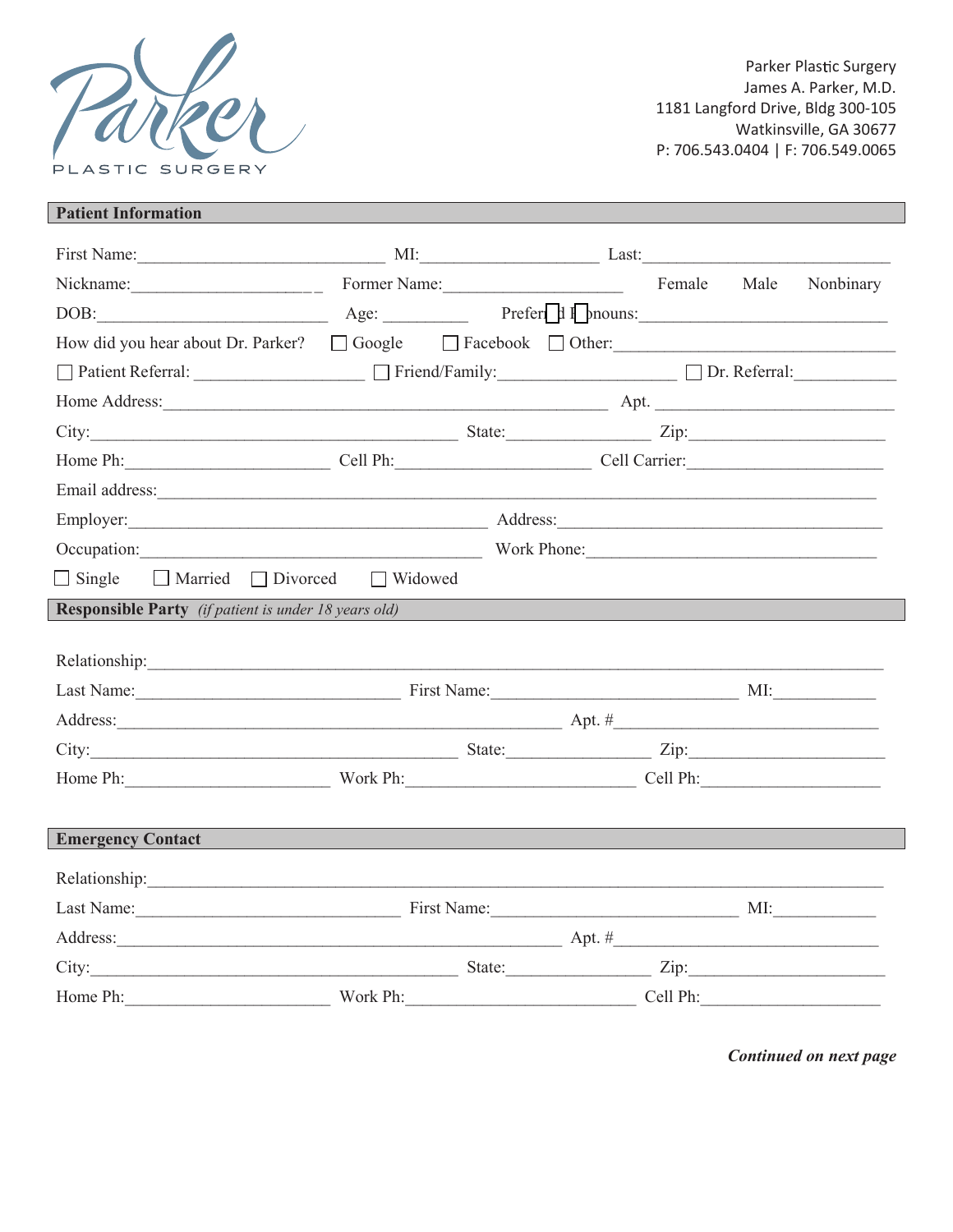| <b>Insurance Information</b>                                                                                                                                                                                                         |                                                                                                                                                                                                                                |
|--------------------------------------------------------------------------------------------------------------------------------------------------------------------------------------------------------------------------------------|--------------------------------------------------------------------------------------------------------------------------------------------------------------------------------------------------------------------------------|
|                                                                                                                                                                                                                                      |                                                                                                                                                                                                                                |
| Primary Ins. Co:                                                                                                                                                                                                                     |                                                                                                                                                                                                                                |
| Ins. Address: <u>Contract of the Contract of the Contract of the Contract of the Contract of the Contract of the Contract of the Contract of the Contract of the Contract of the Contract of the Contract of the Contract of the</u> |                                                                                                                                                                                                                                |
| Insured's Name:                                                                                                                                                                                                                      |                                                                                                                                                                                                                                |
| Insured's DOB:                                                                                                                                                                                                                       | Insured's SSN:                                                                                                                                                                                                                 |
|                                                                                                                                                                                                                                      | Policy: Croup: Croup: Croup: Croup: Croup: Croup: Croup: Croup: Croup: Croup: Croup: Croup: Croup: Croup: Croup: Croup: Croup: Croup: Croup: Croup: Croup: Croup: Croup: Croup: Croup: Croup: Croup: Croup: Croup: Croup: Crou |
|                                                                                                                                                                                                                                      |                                                                                                                                                                                                                                |
| Secondary Ins. Co:                                                                                                                                                                                                                   |                                                                                                                                                                                                                                |
| Ins. Address: <u>Contract of the contract of the set of the contract of the set of the set of the set of the set of the set of the set of the set of the set of the set of the set of the set of the set of the set of the set o</u> |                                                                                                                                                                                                                                |
| Insured's Name:                                                                                                                                                                                                                      |                                                                                                                                                                                                                                |
|                                                                                                                                                                                                                                      | Insured's SSN:                                                                                                                                                                                                                 |
|                                                                                                                                                                                                                                      | Group:                                                                                                                                                                                                                         |
|                                                                                                                                                                                                                                      |                                                                                                                                                                                                                                |
| <b>Assignment and Release</b>                                                                                                                                                                                                        |                                                                                                                                                                                                                                |

I have insurance coverage and assign all medical benefits, if any, otherwise payable to me for services rendered. I understand that it is my responsibility to verify that Dr. Parker is a participating provider with my insurance plan and that I am financially responsible for all charges whether or not paid by insurance. I hereby authorize Dr. Parker to release all information necessary to secure the payment of benefits. I authorize the use of this signature on all my insurance submissions.

 $\mathcal{L}_\mathcal{L} = \mathcal{L}_\mathcal{L} = \mathcal{L}_\mathcal{L} = \mathcal{L}_\mathcal{L} = \mathcal{L}_\mathcal{L} = \mathcal{L}_\mathcal{L} = \mathcal{L}_\mathcal{L} = \mathcal{L}_\mathcal{L} = \mathcal{L}_\mathcal{L} = \mathcal{L}_\mathcal{L} = \mathcal{L}_\mathcal{L} = \mathcal{L}_\mathcal{L} = \mathcal{L}_\mathcal{L} = \mathcal{L}_\mathcal{L} = \mathcal{L}_\mathcal{L} = \mathcal{L}_\mathcal{L} = \mathcal{L}_\mathcal{L}$ 

| Signature of Insured/Guardian | Date |
|-------------------------------|------|
|-------------------------------|------|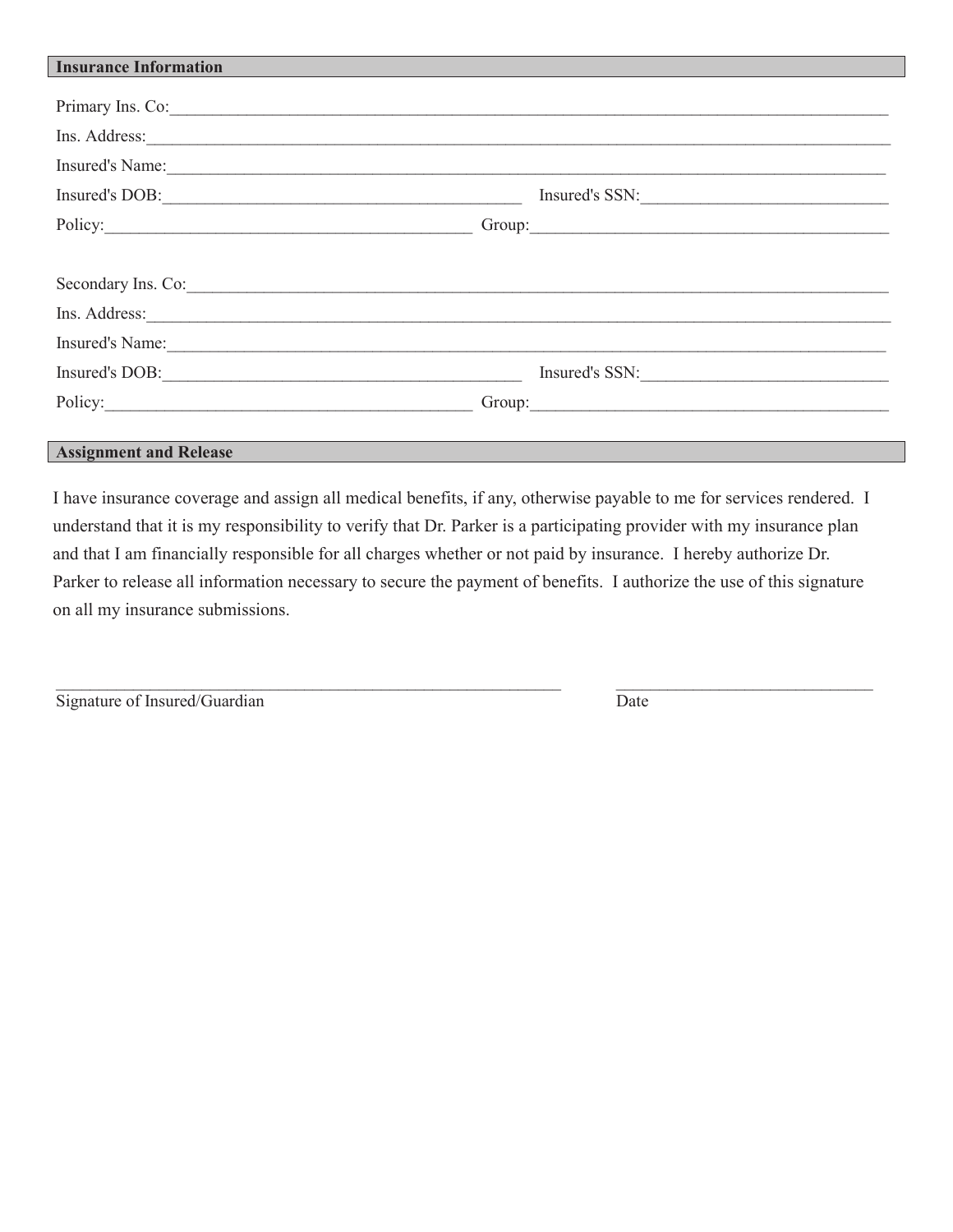

| Please fill out form completely - Do not leave any spaces blank - If it does not apply, please write in                   |            |                                                               |           |                   |                                                                                                                                                                                                                                | ''N/A''                 |
|---------------------------------------------------------------------------------------------------------------------------|------------|---------------------------------------------------------------|-----------|-------------------|--------------------------------------------------------------------------------------------------------------------------------------------------------------------------------------------------------------------------------|-------------------------|
|                                                                                                                           |            |                                                               |           |                   |                                                                                                                                                                                                                                |                         |
|                                                                                                                           |            |                                                               |           |                   | Height ____________ Weight ____________ Age _______________                                                                                                                                                                    |                         |
|                                                                                                                           |            |                                                               |           |                   |                                                                                                                                                                                                                                |                         |
|                                                                                                                           |            |                                                               |           |                   |                                                                                                                                                                                                                                |                         |
|                                                                                                                           |            |                                                               |           |                   |                                                                                                                                                                                                                                |                         |
|                                                                                                                           |            |                                                               |           |                   |                                                                                                                                                                                                                                |                         |
| Do you have a hospital preference? (circle one) Athens Regional $\bigcirc$ St. Mary's $\bigcirc$ No Preference $\bigcirc$ |            |                                                               |           |                   |                                                                                                                                                                                                                                |                         |
|                                                                                                                           |            |                                                               |           |                   |                                                                                                                                                                                                                                |                         |
|                                                                                                                           |            |                                                               |           |                   |                                                                                                                                                                                                                                |                         |
|                                                                                                                           |            |                                                               |           |                   |                                                                                                                                                                                                                                |                         |
|                                                                                                                           |            |                                                               |           |                   |                                                                                                                                                                                                                                |                         |
|                                                                                                                           |            |                                                               |           |                   |                                                                                                                                                                                                                                |                         |
|                                                                                                                           |            |                                                               |           |                   |                                                                                                                                                                                                                                |                         |
|                                                                                                                           |            |                                                               |           |                   |                                                                                                                                                                                                                                |                         |
| Past Medical History:                                                                                                     |            | Have you ever had the following                               |           |                   |                                                                                                                                                                                                                                |                         |
| Anemia                                                                                                                    |            | Heart murmur                                                  |           | YES<br>NO.        | Poor circulation/blood clots                                                                                                                                                                                                   | YES<br>NO.              |
| Cancer                                                                                                                    |            | Irregular heart beat                                          |           |                   | Seizure                                                                                                                                                                                                                        |                         |
| If Yes, type $\frac{1}{2}$                                                                                                |            | Thyroid problems                                              |           |                   | Bowel/stomach disorders                                                                                                                                                                                                        |                         |
| <b>Diabetes</b>                                                                                                           |            | Hepatitis                                                     |           |                   | Emphysema/COPD                                                                                                                                                                                                                 |                         |
| High blood pressure<br>Kidney disease                                                                                     |            | Keloids/excessive scarring<br><b>Rheumatic fever</b>          |           |                   | HIV/Immunocompromised<br>Cough $>$ 3 wks                                                                                                                                                                                       |                         |
| Stroke                                                                                                                    |            | <b>Ulcers</b>                                                 |           |                   | Sleep apnea/CPAP use                                                                                                                                                                                                           |                         |
| Asthma                                                                                                                    |            | Arthritis                                                     |           |                   | Jaundice                                                                                                                                                                                                                       |                         |
| Heart disease                                                                                                             |            | Excessive bleeding                                            |           |                   |                                                                                                                                                                                                                                |                         |
| Family History:                                                                                                           |            | Has any blood relative had the following   Adopted or unknown |           |                   |                                                                                                                                                                                                                                |                         |
|                                                                                                                           | YES<br>NO. |                                                               |           | YES<br>NO         |                                                                                                                                                                                                                                | <b>YES</b><br><b>NO</b> |
| High blood pressure<br>Melanoma                                                                                           |            | Heart disease<br>Cancer                                       |           |                   | Kidney disease<br><b>Blood clots</b>                                                                                                                                                                                           |                         |
| <b>Diabetes</b>                                                                                                           |            | If Yes, type _____________                                    |           |                   | Stroke                                                                                                                                                                                                                         |                         |
|                                                                                                                           |            |                                                               |           |                   |                                                                                                                                                                                                                                |                         |
| Reviews of Systems:                                                                                                       |            | Do you have or have you had in the last year                  |           |                   |                                                                                                                                                                                                                                |                         |
| Weight change                                                                                                             | NO.<br>YES | Swollen ankles/feet                                           |           | YES<br>NO.        | <b>Seizures</b>                                                                                                                                                                                                                | YES<br><b>NO</b>        |
| Dry eyes                                                                                                                  |            | Skin rash                                                     |           |                   | Joint or muscle problems                                                                                                                                                                                                       |                         |
| Chronic cough                                                                                                             |            | Chronic diarrhea                                              |           |                   | swollen lymph nodes                                                                                                                                                                                                            |                         |
| Chest pain                                                                                                                |            | Jaundice                                                      |           |                   | Easy bleeding                                                                                                                                                                                                                  |                         |
| Rapid heart beat                                                                                                          |            | Depression                                                    |           |                   | Easy bruising                                                                                                                                                                                                                  |                         |
| Sinus problems                                                                                                            |            | Urinary problems                                              |           |                   | Other and the control of the control of the control of the control of the control of the control of the control of the control of the control of the control of the control of the control of the control of the control of th |                         |
| Do you smoke/use tobacco products?                                                                                        |            | <b>Yes</b>                                                    | $\Box$ No |                   |                                                                                                                                                                                                                                |                         |
| Do you drink alcohol?                                                                                                     |            | Yes                                                           | No.       | Drinks/Day ______ |                                                                                                                                                                                                                                |                         |
| Is there any chance that you are pregnant?                                                                                |            | Yes                                                           | ]No       |                   |                                                                                                                                                                                                                                |                         |

I verify that the above information is true and accurate to the best of my knowledge.

 $X \xrightarrow{y}$ 

\_\_\_\_\_\_\_\_\_\_\_\_\_\_\_\_\_\_\_\_\_\_\_\_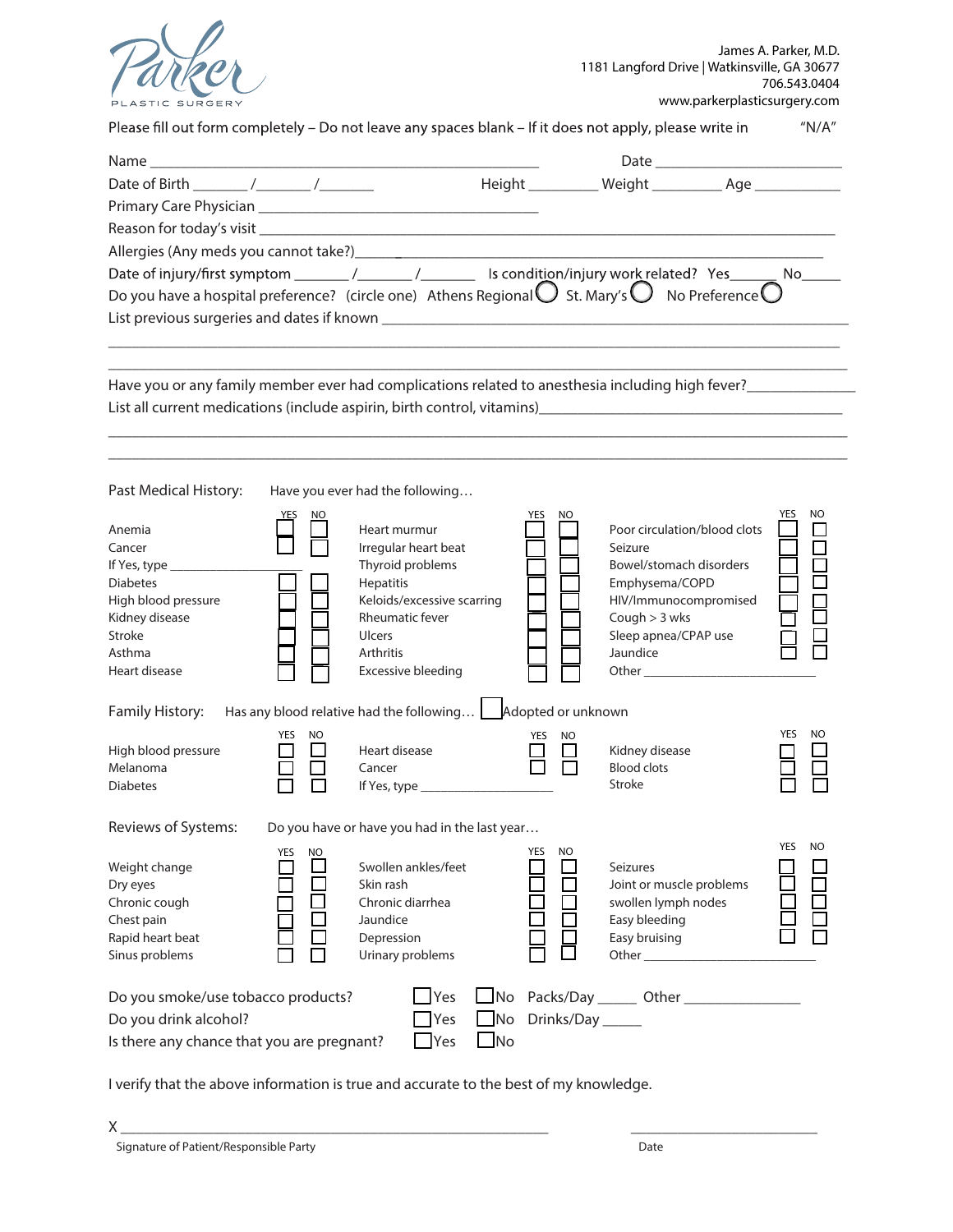

# **HIPAA Information and Consent Form**

### **Patient Name: DOB:**

The Health Insurance Portability and Accountability Act (HIPAA) provides safeguards to protect your privacy. Implementation of HIPAA requirements officially began on April 14, 2003. Many of the policies have been *our* practice for years. This form is a "friendly" version. A more complete text is posted in the office.

What this is all about: Specifically, there are rules and restrictions on who may see or be notified of your Protected Health Information (PHI). These restrictions do not include the normal interchange of information necessary to provide you with office services. HIPAA provides certain rights and protections to you as the

patient. We balance these needs with our goal of providing you with quality professional service and care. Additional information is available from the U.S. Department of Health and Human Services. www.hhs.gov

We have adopted the following policies:

- 1. Patient information will be kept confidential except as is necessary to provide services or to ensure that all administrative matters related to your care are handled appropriately. This specifically includes the sharing of information with other healthcare providers, laboratories, health insurance payers as is necessary and appropriate for your care. Patient files may be stored in open file racks and will not contain any coding which identifies a patient's condition or information which is not already a matter of public record. The normal course of providing care means that such records may be left, at least temporarily, in administrative areas such as the front office, examination room, etc. Those records will not be available to persons other than office staff. You agree to the normal procedures utilized within the office for the handling of charts, patient records, PHI and other documents or information.
- 2. It is the policy of this office to remind patients of their appointments. We may do this by telephone, e-mail, U.S mail, or by any means convenient for the practice and/or as requested by you. We may send you other communications informing you of changes to office policy and new technology that you might find valuable or informative.
- 3. The practice utilizes a number of vendors in the conduct of business. These vendors may have access to PHI but must agree to abide by the confidentiality rules of HIPAA.
- 4. You understand and agree to inspections of the office and review of documents which may include PHI by government agencies or insurance payers in normal performance of their duties.
- 5. You agree to bring any concerns or complaints regarding privacy to the attention of the office manager or the doctor.
- 6. Your confidential information will not be used for the purposes of marketing or advertising of products, goods or services.
- 7. We agree to provide patients with access to their records in accordance with state and federal laws.
- 8. We may change, add, delete or modify any of these provisions to better serve the needs of the both the practice and the patient.
- 9. You have the right to request restrictions in the use of your protected health information and to request change in certain policies used within the office concerning your PHI. However, we are not obligated to alter internal policies to conform to your request.

I do hereby consent and acknowledge my agreement to the terms set forth in the HIPAA Information Form and any subsequent changes if office policy. I understand that this consent shall remain in force from this time forward.

Signature: Date: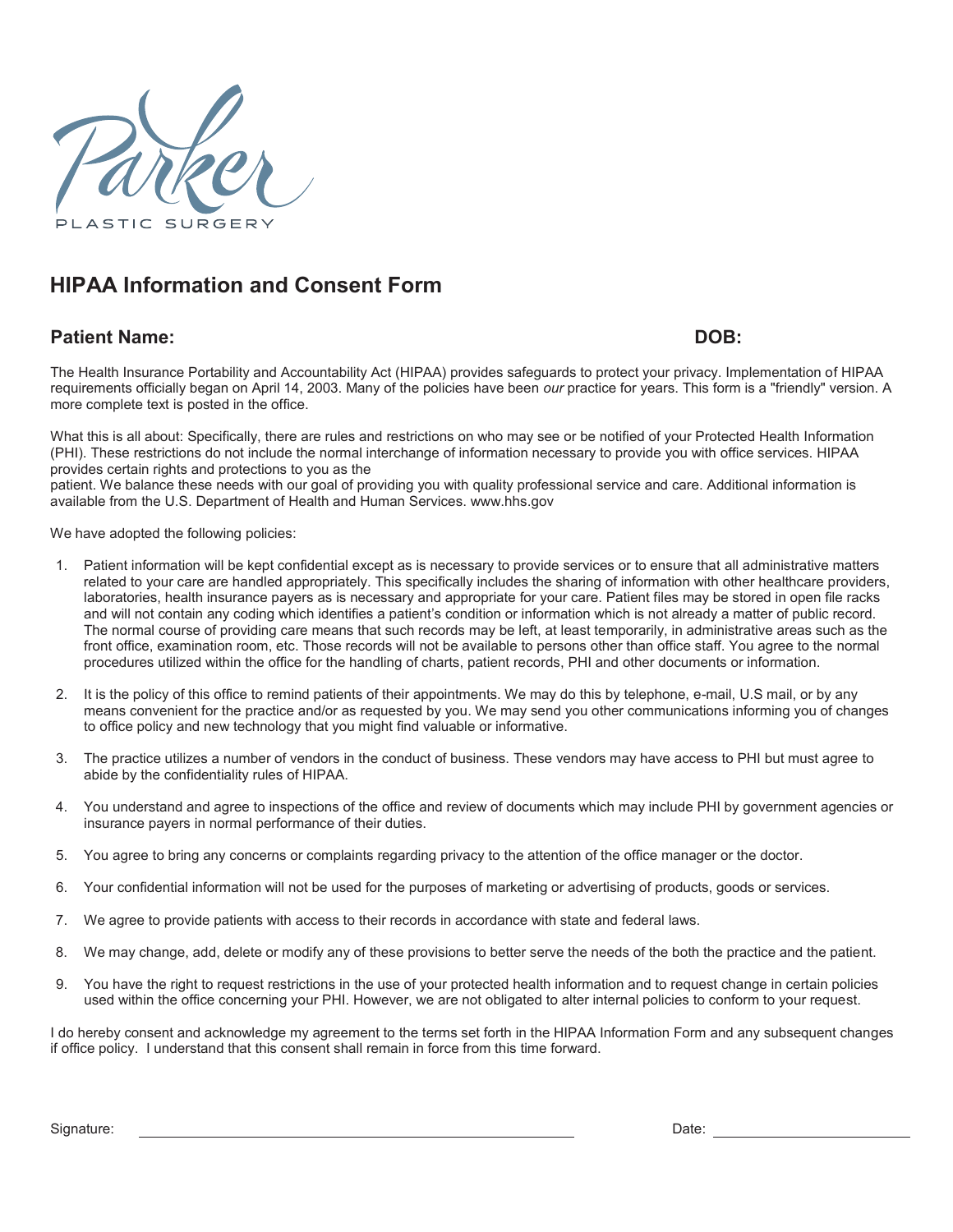

## **Consent to Communicate**

Patient Name:

Please mark the ways that you consent to us communicating with you:

| <b>Method</b>                                                          | <b>Ok to Leave Message</b><br><b>Ok to Leave</b><br>with Another Person<br><b>Voicemail</b> |                      | <b>Preferred</b><br><b>Contact</b><br>Method(s) | <b>Best Time to</b><br>Call* |
|------------------------------------------------------------------------|---------------------------------------------------------------------------------------------|----------------------|-------------------------------------------------|------------------------------|
| <b>Call Work Phone</b>                                                 | $\Box$ Yes $\Box$ No                                                                        | $\Box$ Yes $\Box$ No |                                                 |                              |
| Call Cell Phone                                                        | Yes    No                                                                                   | $\Box$ Yes $\Box$ No |                                                 |                              |
| Call Home Phone                                                        | $\Box$ Yes $\Box$ No                                                                        | Yes    No            |                                                 |                              |
| Send Email                                                             |                                                                                             |                      |                                                 |                              |
| <b>Email Appointment Reminders</b>                                     |                                                                                             |                      |                                                 |                              |
| <b>Email Medical Information</b>                                       |                                                                                             |                      |                                                 |                              |
| <b>Email Office Specials</b>                                           |                                                                                             |                      |                                                 |                              |
| Send Regular Mail                                                      |                                                                                             |                      |                                                 |                              |
| Mail to which Address: In Home<br>Other (please list):<br>$\mathsf{L}$ |                                                                                             |                      |                                                 |                              |
|                                                                        | Send Text Message - if ok, please list cell carrier (e.g., AT&T):                           |                      |                                                 |                              |
| <b>Text Appointment Reminders</b>                                      |                                                                                             |                      |                                                 |                              |
| <b>Text Office Specials</b>                                            |                                                                                             |                      |                                                 |                              |

\*Best Time to Call Examples: morning, afternoon, daytime, evening, emergency only, do not call, or do not leave a message

If it's ok to leave a message with another person, please list them:

| <b>Name</b> | <b>DOB</b> | <b>Relationship</b> | <b>OK to Release</b><br><b>Results</b> | <b>Any Comments</b> |
|-------------|------------|---------------------|----------------------------------------|---------------------|
|             |            |                     | $\Box$ Yes $\Box$ No                   |                     |
|             |            |                     | $\Box$ No<br>$\sqsupset$ Yes $_\perp$  |                     |

Signature: Date: